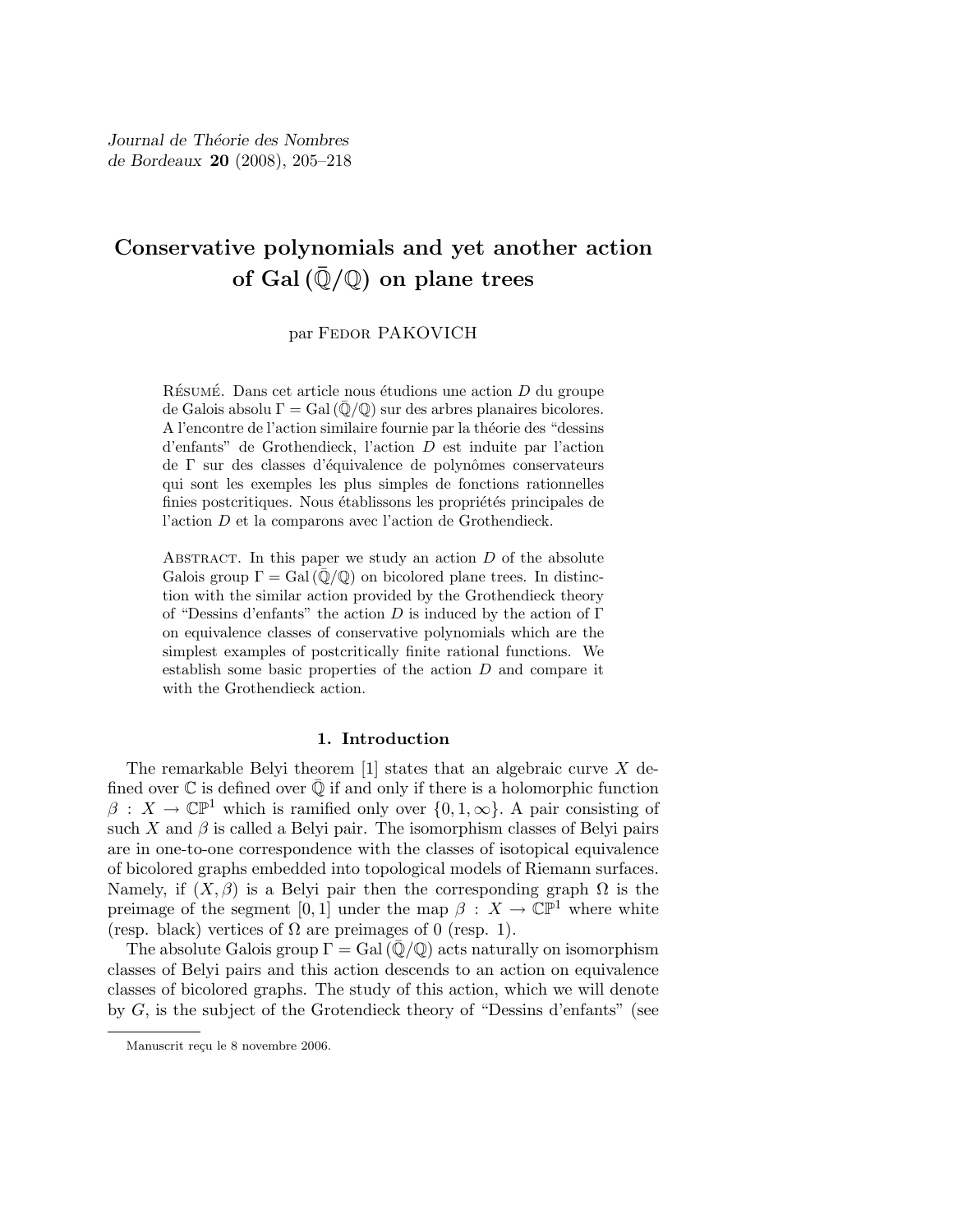e.g. [4] and the bibliography there). Note that the action  $G$  is highly non-trivial even when restricted on the bicolored plane trees (which are in one-to-one correspondence with the equivalence classes of the polynomial Belyi functions on the Riemann sphere). In particular, the action of  $\Gamma$  on plane bicolored trees is faithful ([8]).

The Belyi pairs are an example of "rigid" analytical objects which are completely defined up to an equivalence by some "combinatorial" data. Another example of such objects is postcritically finite rational functions that is the rational functions for which orbits of critical points under iterations are finite. Indeed, by the result due to Thurston [2] such functions, apart from a very special family, are uniquely defined, up to a conjugacy by a Möbius transformation, by purely combinatorial data. In particular, conjugacy classes of postcritically finite polynomials can be classified by means some rather complicated combinatorial objects called Hubbard trees (see  $[6]$ ,  $[7]$ ,  $[5]$ ).

The finiteness of conjugacy classes of postcritically finite polynomials of a given degree makes possible to define an action of  $\Gamma$  on these classes similarly to the action  $G$ . Note that this action, which we will denote by  $D$ , is faithful [5]. Furthermore, there is some interplay between two theories since each equivalence class of polynomial Belyi functions contains postcritically finite polynomials (see [5]).

The simplest examples of postcritically finite polynomials are polynomials with all critical points fixed, called conservative, and in this paper we study the action D restricted to such polynomials. This particular case seems to be especially interesting since, in distinction with the general case, for conservative polynomials the corresponding combinatorial data can be described quite transparently. Namely, by the result due to Tischler [11] the equivalence classes of conservative polynomials considered as holomorhic dynamical systems on C are in one-to-one correspondence with the classes of isotopical equivalence of bicolored plane trees. So, the absolute Galois group  $\Gamma$  acts on bicolored plane trees in two different ways: one action is induced by the action on the polynomial Belyi functions and the other one by the action on the conservative polynomials!

The paper is organized as follows. In the second section we reproduce the Tishler correspondence between conservative polynomials and bicolored plane trees and provide some examples. We write explicitly equations for defining a conservative polynomial  $C(z)$  corresponding to a tree  $\lambda$  and show how  $C(z)$  reflects the symmetries of  $\lambda$ . Besides, we prove that any conservative polynomial is indecomposable (that is can not be represented as a composition of two non-linear polynomials) unless it is equivalent to the polynomial  $z^n$  for composite  $n \in \mathbb{N}$ .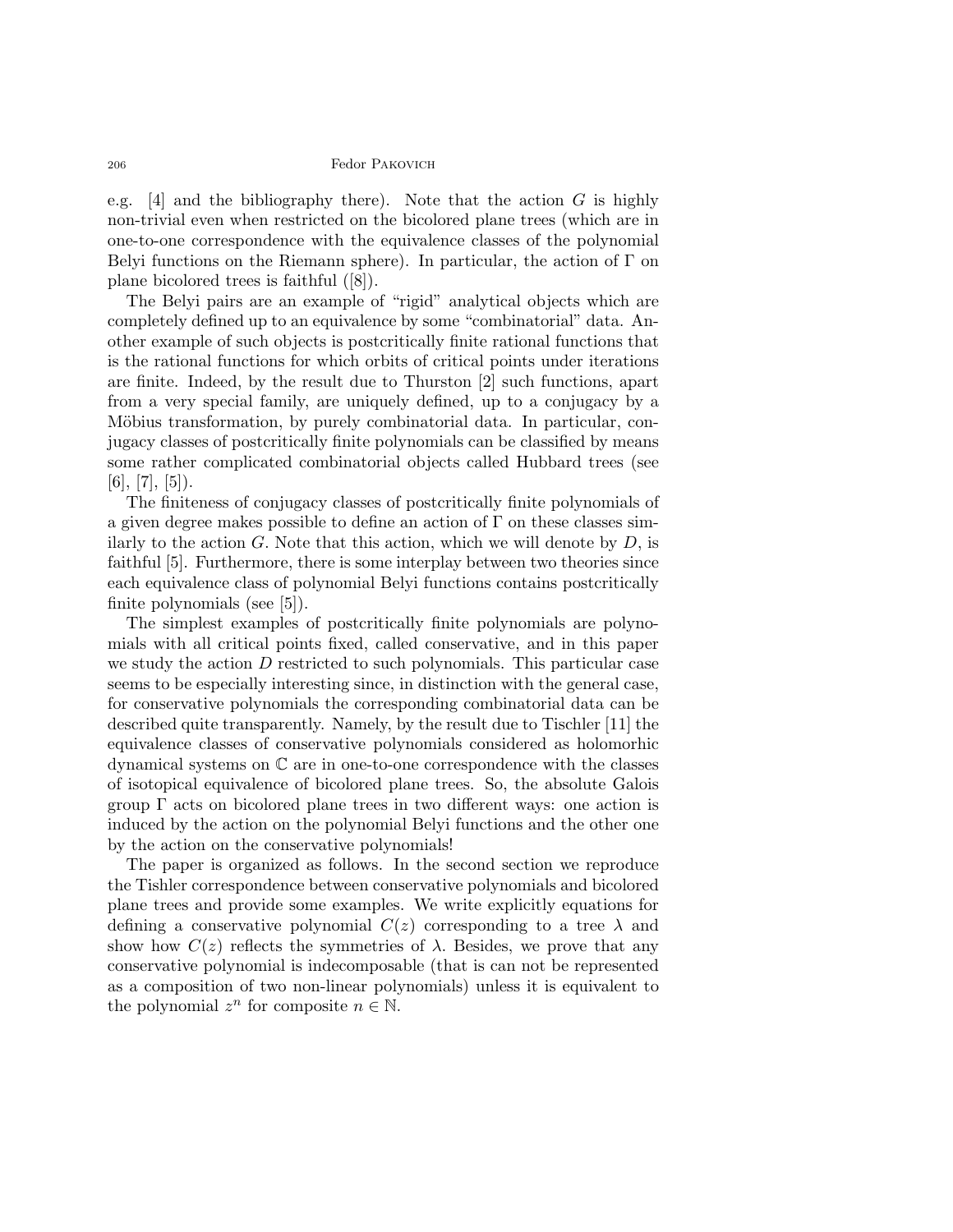In the third section we establish some properties of the action D and compare it with the action  $G$ . In particular, we show that the list of valencies of "white" (but not "black"!) vertices of a tree  $\lambda$  and the symmetry group of  $\lambda$  are combinatorial Galois invariants of the action D. Then we give several examples of calculations of Galois orbits. Finally, we describe all trees which are defined uniquely by the list of valencies of "white" vertices and calculate the corresponding polynomials.

### 2. Conservative polynomials and plane trees

Recall that a plane tree is a tree embedded into the plane and that a bicolored tree is a tree vertices of which are colored in two colors in such a way that any edge connects vertices of different colors. Two bicolored plane trees  $\lambda$  and  $\lambda$  are called *equivalent* if there exists an orientation preserving homeomorphism h of  $\mathbb C$  such that  $\lambda = h(\lambda)$  and h preserves the colors of vertices.

A complex polynomial  $C(z)$  is called *conservative* if all its critical points are fixed that is if the equality  $C'(\zeta) = 0, \, \zeta \in \mathbb{C}$ , implies that  $C(\zeta) = \zeta$ . A conservative polynomials  $C(z)$  is called normalised if  $C(z)$  is monic and  $C(0) = 0$ . Two conservative polynomials  $C(z)$ ,  $C(z)$  are called *equivalent* if there exists a complex polynomial  $A(z)$  of degree one such that  $\tilde{C} =$  $A^{-1} \circ C \circ A$ .

Conservative polynomials were introduced by Smale [10] in connection with his "mean value conjecture". Motivated by Smale's conjecture Kostrikin proposed in [3] several conjectures concerning conservative polynomials. In particular, on the base of numerical experiments Kostrikin conjectured that the number of normalised conservative polynomials of degree d is finite and is equal to  $C_{2d-1}^{d-1}$  $\frac{d-1}{2d-2}$ . This conjecture was proved by Tischler in the paper [11]. Moreover, in this paper a one-to-one correspondence between equivalence classes of conservative polynomials and equivalence classes of plane bicolored trees was established. Below we reproduce the Tischler construction.

Let  $\zeta$  be a critical point of  $C(z)$  and  $d \geq 2$  be the multiplicity of  $C(z)$ at  $\zeta$ . Then one can show (see [11]) that the immediate attractive basin  $B_{\zeta}$ of  $\zeta$  is a disk and that there is an analytic conjugation of  $C(z)$  on  $B_{\zeta}$  to  $z \to z^d$  on the unit disk D such that the conjugating map  $\varphi_{\zeta}: D \to B_{\zeta}$ extends continuously to the closed unit disk  $\overline{D}$ . Let S be a union of  $d-1$ radial segments which are forward invariant under the map  $z \to z^d$  on  $\overline{D}$ and  $S_{\zeta}$  be the image of S under the map  $\varphi_{\zeta}$  (see Fig. 1 where  $d = 4$ ). We consider  $S_{\zeta}$  as a bicolored graph with a unique white vertex which is the image of zero and  $d-1$  black vertices which are the images of end-points of S.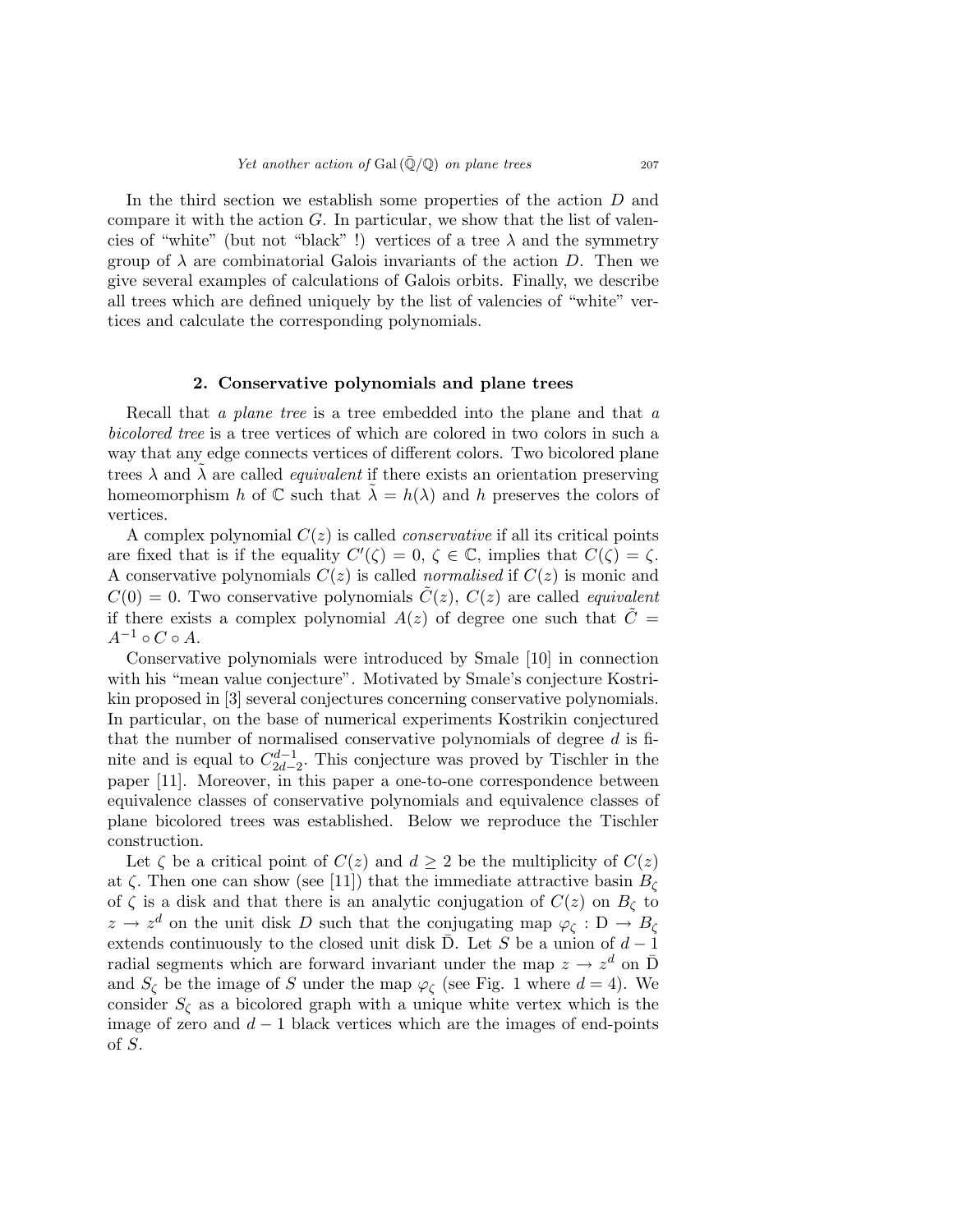

Figure 1

Define now a bicolored graph  $\lambda_C$  as a union  $\lambda_C = \bigcup_{i=1}^p S_{\zeta_i}$ , where  $\zeta_i$ ,  $1 \leq i \leq p$ , are all finite critical points of  $C(z)$ .

Clearly, the valency of a white vertex v of  $\lambda_C$  coincides with the multiplicity of the point v with respect to the map  $C'(z) : \mathbb{C} \to \mathbb{C}$ . Note also that by construction the graph  $\lambda_C$  is a forward invariant of  $C(z)$  and white (resp. black) vertices of  $\lambda_C$  are attractive (resp. repelling) fixed points of  $C(z)$ .

It turns out that the graph  $\lambda_C$  is actually a tree. Moreover, the following theorem proved by Tischler is true.

**Theorem 2.1** ([11]). The map  $C \rightarrow \lambda_C$  descends to a bijection between equivalence classes of conservative polynomials of degree d and equivalence classes of bicolored plane trees with  $d-1$  edges. Furthermore, the number of normalised conservative polynomials of degree d is  $\binom{2d-2}{d-1}$  $\binom{2d-2}{d-1}$ .

The simplest example of a conservative polynomial is the polynomial  $z<sup>d</sup>$ with a unique critical point  $\zeta = 0$ . Clearly, the corresponding tree is a  $d-1$ -edged star.

Another example (cf. [10],[3]) is the polynomial

$$
f_d(z) = z^d + (d/d - 1)z,
$$

 $d \geq 2$ . Since all zeros of  $f_d'(z)$  are simple all white vertices of the corresponding tree  $\lambda_d$  are of valency 1 and therefore  $\lambda_d$  is also a d - 1-edged star but with the bicoloring changed. On the right side of Fig. 2 the dynamics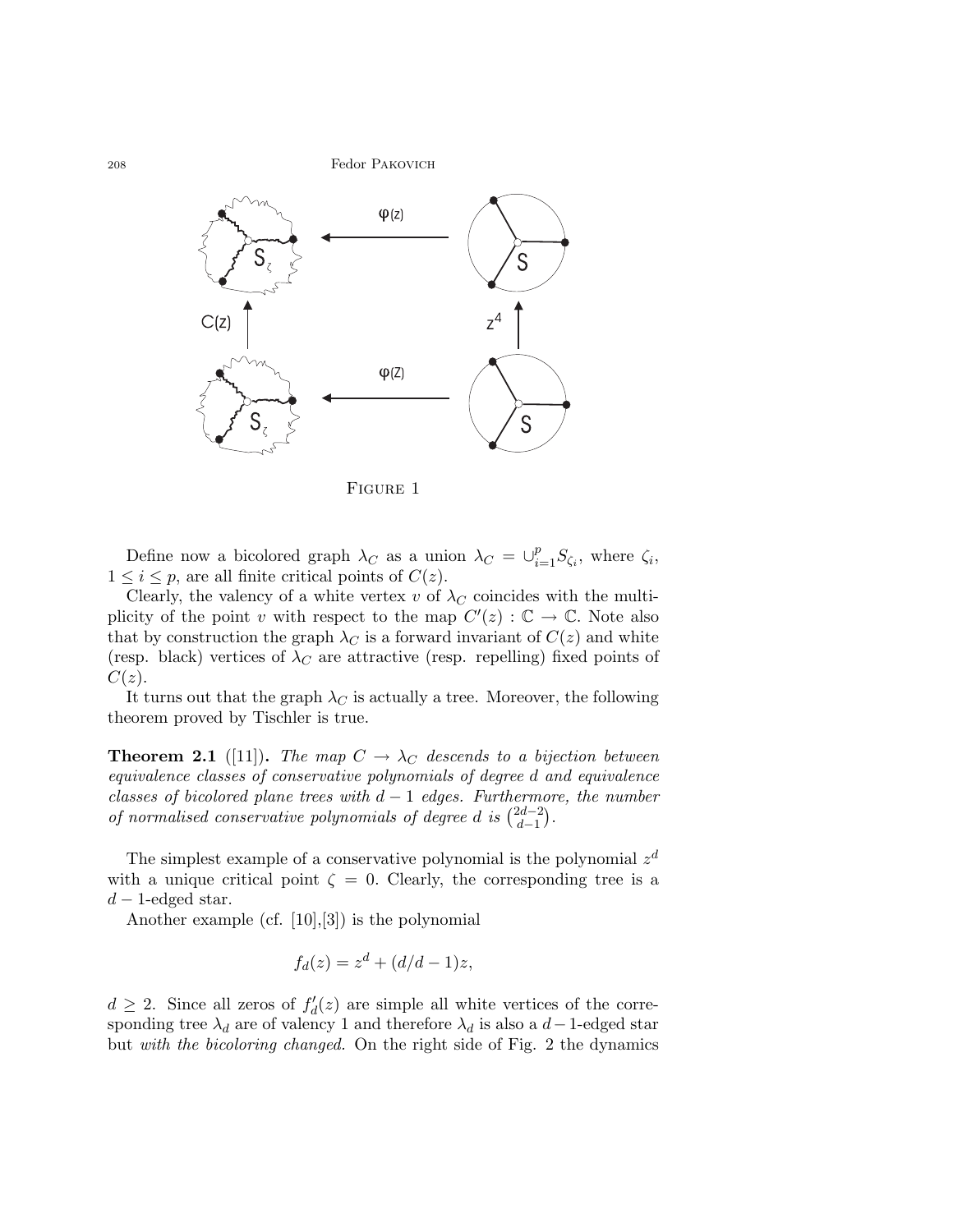of  $f_6(z)$  are shown: the points for which the limits of iterations have the same value are painted by the same  $color<sup>1</sup>$ .

Note that we face here a phenomenon which is absent in the "Dessins d'enfants" theory: the calculation of a polynomial corresponding to a tree  $\lambda$  and the calculation of a polynomial corresponding to a tree  $\lambda^*$  obtained from  $\lambda$  by the change of the bicoloring are essentially different questions apparently not connected between themselves.



Figure 2

Starting from a tree  $\lambda$  we can find a conservative polynomial  $C(z)$  from the corresponding equivalence class as follows. Let  $\alpha = \langle \alpha_1, \alpha_2, \dots, \alpha_n \rangle$  be the sequence of valencies of white vertices of  $\lambda$  in decreasing order. Denote by  $a_1, a_2, ..., a_p$  unknown coordinates of white vertices of  $\lambda$  coinciding with zeros of  $C'(z)$ . Clearly, without loss of generality we can assume that  $a_1 = 0$ .

Set  $C(z)$  equal to the indefinite integral

$$
\int nz^{\alpha_1}(z-a_2)^{\alpha_2}\dots (z-a_p)^{\alpha_p}dz
$$

normalised by the condition  $C(0) = 0$ . Then the system of equations to determine  $a_2, a_3, ..., a_p$  is

$$
(2.1) \tC(a_j) = a_j, \t2 \le j \le p.
$$

Observe that system  $(2.1)$  depends only on the sequence  $\alpha$  which is called the type of  $\lambda$ . Therefore, solutions of (2.1) along with a polynomial corresponding to  $\lambda$  contain all polynomials corresponding to trees of type  $\alpha$ . Note also that system (2.1) may have solutions for which the numbers  $a_1, a_2, \ldots, a_p$  are not mutually distinct. Such a solution also corresponds to a tree  $\tilde{\lambda}$  but the type of this tree is distinct from  $\alpha$ . Geometrically,  $\tilde{\lambda}$  is

 $1$ To prepare dynamical pictures for this paper we used C. McMullen's programs available on http://www.math.harvard.edu/ ctm/programs.html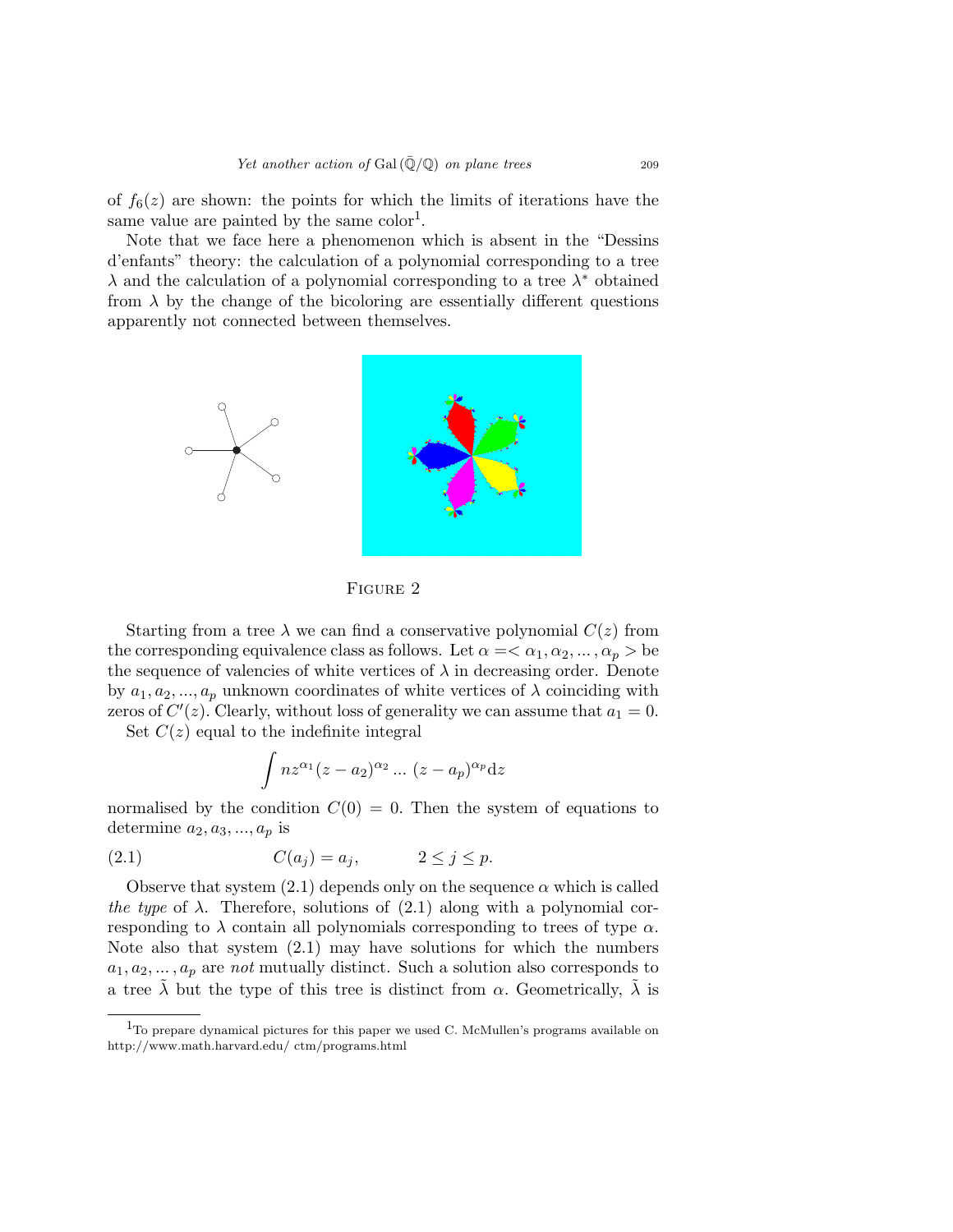obtained from some tree  $\lambda$  of type  $\alpha$  by "merging" some number of white vertices of  $\lambda$ .

Let us describe now following [11] the combinatorial datum which permits to determine a normalised conservative polynomial corresponding to a tree  $\lambda$  uniquely. First, the condition  $f(0) = 0$  corresponds to the choice of a vertex  $v$  of  $\lambda$  which we place at the origin. Furthermore, since the polynomial  $C(az)/a, a \in \mathbb{C}$  is monic if and only if  $a^{d-1} = 1$ , where  $d = \deg C(z)$ , if  $v$  is already chosen then the corresponding normalised polynomial is defined up to a change  $z \to \varepsilon z$ ,  $\varepsilon^{d-1} = 1$ .

Let  $S_{\infty} \subset \mathbb{CP}^1$  be a graph defined like the graphs  $S_{\zeta_i}$ ,  $1 \leq i \leq p$ , with the only difference that we start from the infinite critical point of  $C(z)$ . It is shown in [11] that each edge of  $S_{\infty}$  ends at some black vertex of  $\lambda_C$ and that the number of edges ending at a black vertex  $w$  is equal to the multiplicity of  $w$ . More precisely, each angle formed by two adjacent edges emerging from a black vertex of  $\lambda$  contains exactly one edge of  $S_{\infty}$  (see Fig. 3).



Figure 3

Clearly, a choice of a  $d-1$ -th root of unity corresponds to a choice of an edge of  $S_{\infty}$  and therefore a normalised conservative polynomial corresponding to a tree  $\lambda$  is determined uniquely by fixing a vertex v (black or white) of  $\lambda$  and an "angle"  $\varphi$  adjacent to a black vertex of  $\lambda$ .

As an example consider the set of bicolored trees with 4 vertices. It is easy to see that there are exactly three such trees which are shown on Fig. 4.

On the other hand, by the Tischler theorem there exist  $\binom{6}{3}$  $_{3}^{6}$ ) = 20 different normalised conservative polynomials of degree 4 : to the first tree shown on Fig. 4 correspond 12 different polynomials while to the second and to the third ones correspond only 4 different polynomials.

In general, since collections  $(\lambda, v_1, \varphi_1)$  and  $(\lambda, v_2, \varphi_2)$  are equivalent if and only if there exists an orientation preserving homeomorphism  $\chi$  of  $\mathbb C$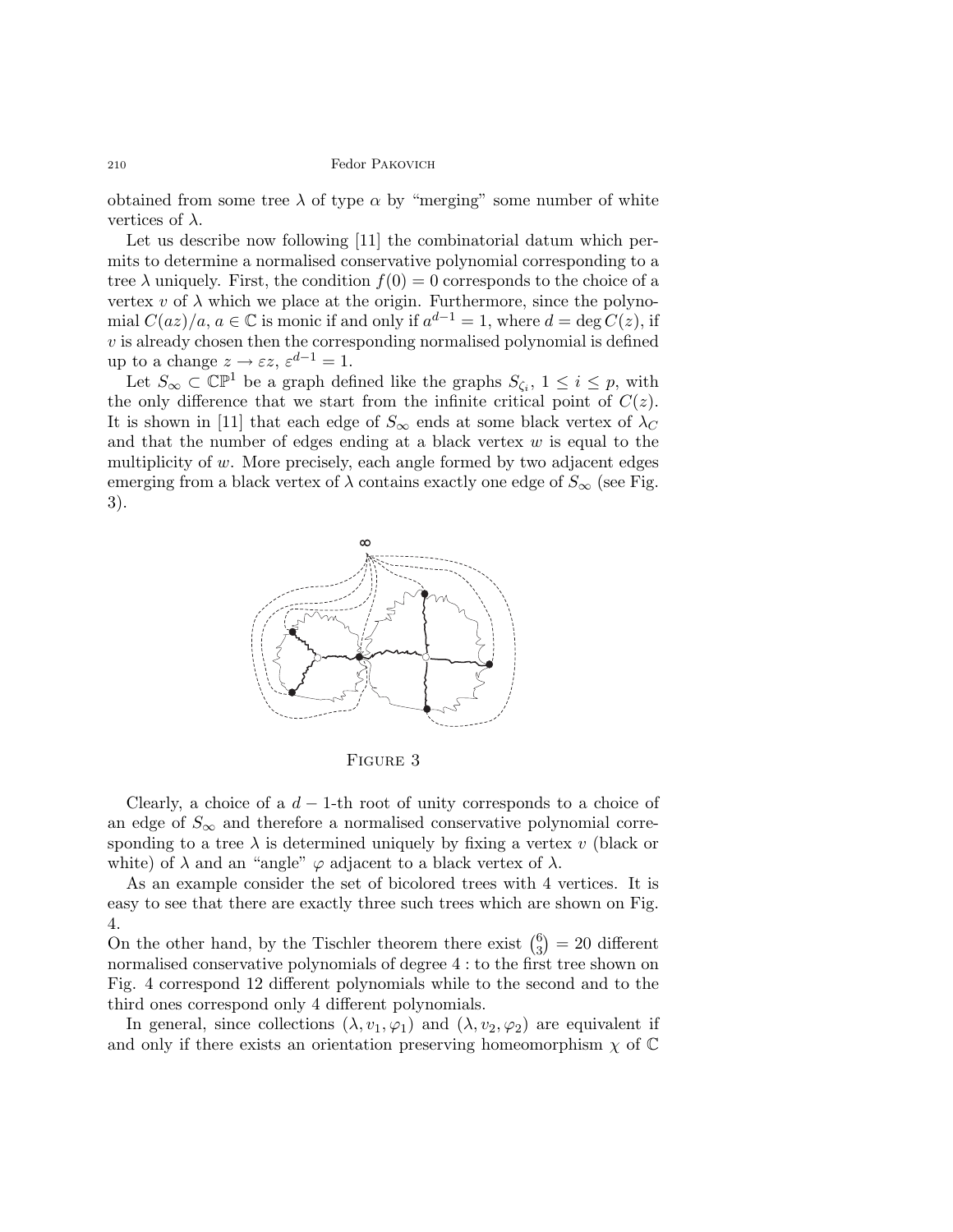Yet another action of Gal $(\bar{Q}/\mathbb{Q})$  on plane trees 211



Figure 4

such that  $\chi(\lambda) = \lambda$  and  $\chi(v_1) = v_2$ ,  $\chi(\varphi_1) = \varphi_2$ , it is easy to see that to a plane tree  $\lambda$  with d vertices correspond  $d(d-1)/|\text{Aut }\lambda|$  different normalised conservative polynomials, where Aut  $\lambda$  denotes the group of symmetries of  $\lambda$ . Furthermore, the following statement holds.

**Proposition 2.1.** A tree  $\lambda$  has a symmetry of order k if and only if the corresponding class of conservative polynomials contains a polynomial of the form  $C(z) = zR(z^k)$ , where  $R(z)$  is a polynomial.

*Proof.* Indeed, if  $C(z)$  is a normalised conservative polynomial of degree d corresponding to a collection  $(\lambda, v, \varphi)$  and v is placed at the origin then to a collection  $(\lambda, v, \tilde{\varphi})$  corresponds a conservative polynomial  $C(\varepsilon z)/\varepsilon$ , where  $\varepsilon$ is some  $d-1$ -th root of unity. Therefore, a tree  $\lambda$  has a symmetry of order k with the center at v if and only if  $C(z) = C(\epsilon z)/\epsilon$  for any k-th root of unity  $\varepsilon$ . This condition is equivalent to the condition that the polynomial  $C(z)/z$  is invariant with respect to any rotation of the form  $z \to \varepsilon z$ , where  $\varepsilon$  is a k-th root of unity. In its turn the last condition is equivalent to the condition that  $C(z) = zR(z^k)$  for some polynomial  $R(z)$ .

Since many constructions of the "Dessins d'enfants" theory (for instance, the Belyi theorem) make use compositions of functions, and such compositions survive under the Galois action, it is natural to examine compositional properties of the conservative polynomials. It turns out that conservative polynomials are essentially indecomposable.

**Proposition 2.2.** All conservative polynomials not equivalent to  $z^n$  for composite n are indecomposable.

*Proof.* Indeed, suppose that  $C(z) = C_1(C_2(z))$ , where  $C_1(z), C_2(z)$  are polynomials such that deg  $C_1(z)$ , deg  $C_2(z) > 1$ . Let  $\zeta \in \mathbb{C}$  be a critical point of the polynomial  $C_1(z)$ . Then the chain rule implies that any point  $\mu \in \mathbb{C}$  such that  $C_2(\mu) = \zeta$  is a critical point of  $C(z)$ . Furthermore, if  $C_2(z)$ is not equal to  $A(z - \mu)^l + \zeta$  for some  $A, \mu, \zeta \in \mathbb{C}$  and integer  $l \geq 2$ , then there exist  $\mu_1, \mu_2 \in \mathbb{C}, \mu_1 \neq \mu_2$ , such that  $C_2(\mu_1) = C_2(\mu_2) = \zeta$ . For these points we have  $C'(\mu_1) = C'(\mu_2) = 0$  and  $C(\mu_1) = C(\mu_2) = C_1(\zeta)$ . Since  $\mu_1 \neq \mu_2$  this contradicts to the condition that  $\mu_1, \mu_2$  are fixed points of  $C(z)$ .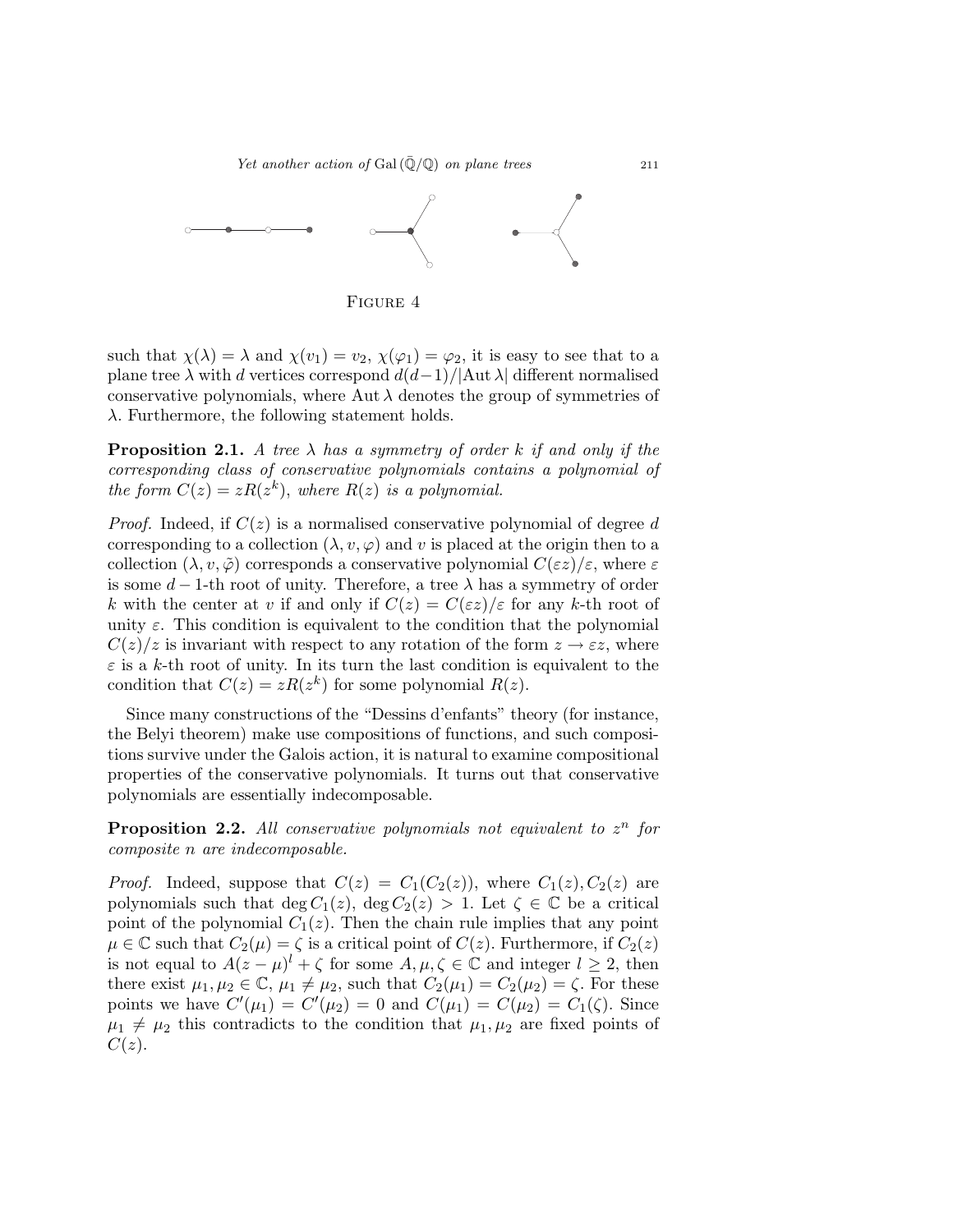Therefore,  $C_2(z) = A(z-\mu)^l + \zeta$ . In particular, for any  $\tilde{\zeta} \in \mathbb{C}$ ,  $\tilde{\zeta} \neq \zeta$  there exist mutually distinct  $\tilde{\mu}_1, \tilde{\mu}_2, ..., \tilde{\mu}_l \in \mathbb{C}$  such that  $C_2(\tilde{\mu}_i) = \tilde{\zeta}, 1 \leq i \leq l$ . Thus if  $\zeta$  is a critical point of  $C_1(z)$  distinct from  $\zeta$  then as above we obtain a contradiction since  $C'(\tilde{\mu}_1) = C'(\tilde{\mu}_2) = 0$  and  $C(\tilde{\mu}_1) = C(\tilde{\mu}_2) =$  $C_1(\tilde{\zeta})$ . Hence,  $\zeta$  is a unique finite critical point of  $C_1(z)$ . This implies that  $C_1(z) = B(z - \zeta)^k + \nu$  for some  $B, \nu \in \mathbb{C}$  and integer  $k \geq 2$  and hence  $C(z) = C_1(C_2(z))$  is equivalent to  $z^n$  for composite n.

# 3. Galois group action

In each equivalence class of conservative polynomials there exist polynomials with algebraic coefficients. Indeed, it follows from the Tischler theorem that system (2.1) has only a finite number of solutions. Therefore, since equations (2.1) have rational coefficients, all these solutions are algebraic.

Furthermore, the group  $\Gamma$  acts on the set of conservative polynomials with algebraic coefficients in a natural way: it is easy to see that if  $C(z)$ is a conservative polynomial with algebraic coefficients and  $\sigma \in \Gamma$  then the polynomial  $C^{\sigma}(z)$  obtained from  $C(z)$  by the action of  $\sigma$  on coefficients of  $C(z)$  again is a conservative polynomial. Moreover, since

$$
(A^{-1} \circ P \circ A)^{\sigma} = (A^{\sigma})^{-1} \circ P^{\sigma} \circ A^{\sigma},
$$

this action descends to an action on equivalence classes. Hence, by the Tischler theorem, we obtain an action  $D$  of  $\Gamma$  on bicolored plane trees.

The type  $\alpha$  of a tree  $\lambda$  is an invariant of the action D since the sequence  $\alpha$ coincides with the sequence of multiplicities of zeros of  $C'(z)$ . Furthermore, like the "Dessins d'enfants" theory the Galois orbit of  $\lambda$  often coincides with the set of all trees of type  $\alpha$ . Moreover, in view of Proposition 2.1 the symmetry group of  $\lambda$  is also a Galois invariant of the action D since if  $C(z)$  has the form  $C(z) = zR(z^k)$  for some polynomial  $R(z)$  then the Galois conjugated polynomial also has such a form.

Finally, it is easy to see (see e. g. Example 1 below) that the action  $D$  is distinct from the action G. Summing up we obtain the following statement.

**Theorem 3.1.** D is a well-defined action of the group Gal  $(\bar{Q}/Q)$  on bicolored plane trees distinct from the action G. The type and the symmetry group of a tree  $\lambda$  are combinatorial Galois invariants of the action D.

Define *a field of modules*  $k_{\lambda}^{D}$  of a tree  $\lambda$  as a fixed field of the stabilizer of  $\lambda$  with respect to the action D. Since there exists only a finite number of trees of a given type the field  $k_{\lambda}^{D}$  is a number field whose degree over  $\mathbb Q$  is equal to the length of the orbit containing  $\lambda$ . Note that the result proved in [9] implies that for any bicolored plane tree  $\lambda$  there exists a conservative polynomial  $C(z)$  from the corresponding equivalence class such that  $C(z) \in k_{\lambda}^{D}[z]$ .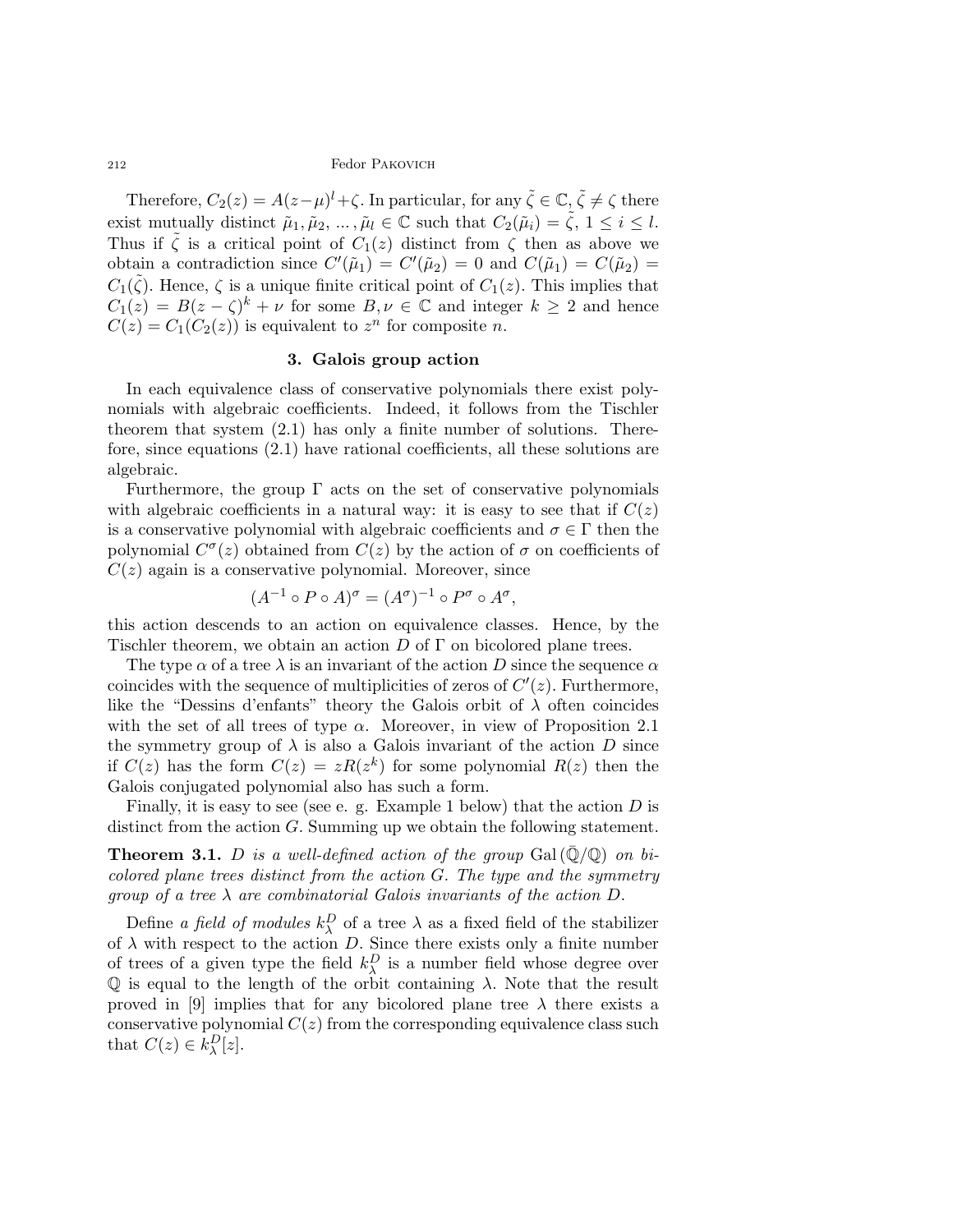**Example 1.** As the first example consider the trees of type  $\langle 3,1,1 \rangle$ . There exist two trees of this type which are shown on Fig. 5.



Figure 5

Place the white vertex of valency 3 at zero. Then

$$
C'(z) = az^3(z^2 + cz + b)
$$

for some  $a, b, c \in \mathbb{C}$  such that the polynomial  $z^2 + cz + b$  has two different roots distinct from 0. Furthermore,  $c \neq 0$  since otherwise  $C(z) = \tilde{C}(z^2)$  for some polynomial  $\tilde{C}(z)$  in contradiction with proposition 2.2. Therefore, we can suppose that  $c = 1$ .

Since  $C(0) = 0$  we have

$$
C(z) = a(z^6/6 + z^5/5 + bz^4/4)
$$

and a calculation shows that

(3.1) 
$$
C(z) - z = A(z)(z^2 + z + b) + B(z),
$$

where

$$
A(z) = az4/6 + az3/30 + (ab/12 - a/30)z2 + (-7ab/60 + a/30)z
$$
  
- ab<sup>2</sup>/12 + 3ab/20 - a/30,  

$$
B(z) = (a/30 - 1 + ab2/5 - 11ab/60)z + ab3/12 - 3ab2/20 + ab/30.
$$

Since roots  $\beta_1, \beta_2$  of  $z^2 + z + b$  are fixed points of  $C(z)$  and  $\beta_1 \neq \beta_2$ it follows from (3.1) taking into account the equality deg  $B(z) = 1$  that  $B(z) \equiv 0$ . This gives us the system

$$
\begin{cases}\n a/30 - 1 + ab^2/5 - 11ab/60 = 0, \\
ab^3/12 - 3ab^2/20 + ab/30 = 0.\n\end{cases}
$$

Solving this system we conclude that either

(3.2) 
$$
a = 30, \quad b = 0,
$$

or

$$
a = -5055/8 \pm 795\sqrt{41}/8
$$
,  $b = 9/10 \pm \sqrt{41}/10$ .

All three solutions above correspond some conservative polynomials but in case when (3.2) holds one of the roots of  $z^2 + dz + b$  coincides with zero.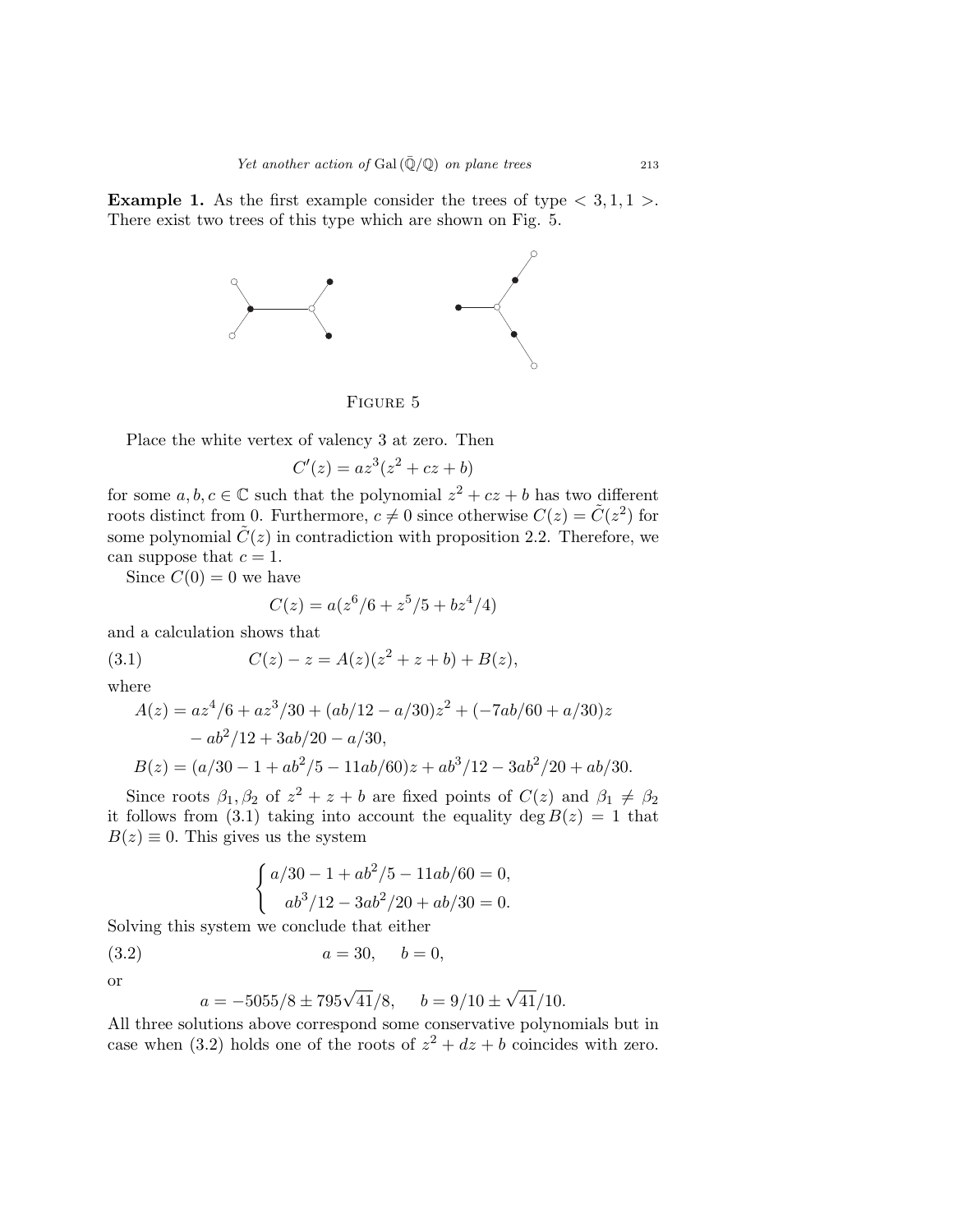This means that solution (3.2) actually corresponds to the tree  $\lambda_{4,1}$  (see Fig. 8 below).

After rejecting solution (3.2), the remaining solutions are Galois conjugated, and therefore the trees shown on Fig. 5 form a two-element Galois orbit with the field of modulus  $\mathbb{Q}(\sqrt{41})$ .

In this example we can see an important difference between the actions  $G$  and  $D$ . Namely, for the action  $G$  not only the list of valencies of "white" vertices but also the list of valencies of "black" vertices is Galois invariant. Therefore, "expected" orbits of the action  $D$  are much longer than the ones with respect to the action  $G$ . In particular, since both of the trees shown on Fig. 5 are determined uniquely by the lists of valencies of "white" and "black" vertices, each of them forms an one-element Galois orbit with respect to the action G.

**Example 2.** Consider now the trees of type  $\lt 2, 1, 1$ . Again there exist two trees of this type: one of them is shown on Fig. 6 and the other one on Fig. 7. Nevertheless, since the first tree has a symmetry of order 2 and the second one does not have symmetries it follows from Theorem 3.1 that each of these trees forms a one-element Galois orbit with respect to the action G.

In order to calculate a conservative polynomial corresponding to the first tree set

$$
C'(z) = az^2(z^2 + bz - 1).
$$

In other words we suppose that the white vertex of valency 2 is located at zero and that the product of the coordinates of two white vertices of valency 1 equals -1. Observe now that in view of Proposition 2.1 we necessarily have  $b = 0$ . In particular, the coordinates of white vertices of valency 1 are  $\pm 1$ .

Therefore,  $C(z) = az^5/5 - az^3/3$  and the conditions  $C(1) = 1, C(-1) = 1$  $-1$  reduce to the equality  $-2a/15 = 1$ . Hence,

$$
C(z) = -3z^5/2 + 5z^3/2.
$$

On the right side of Fig. 6 the dynamics of  $C(z)$  are shown.

In order to calculate a polynomial corresponding to the second tree observe that in this case Proposition 2.1 implies that the sum of coordinates of two white vertices of valency 1 is necessarily distinct from zero so we can set this sum equal 2.

Then

$$
C'(z) = az^2(z^2 + 2z + b), \quad C(z) = a(z^5/5 + z^4/2 + bz^3/3)
$$

and as in the first example the remainder

$$
B(z) = (14ab/15 - 4a/5 - 1 - 2ab^2/15)z + 11ab^2/30 - 2ab/5
$$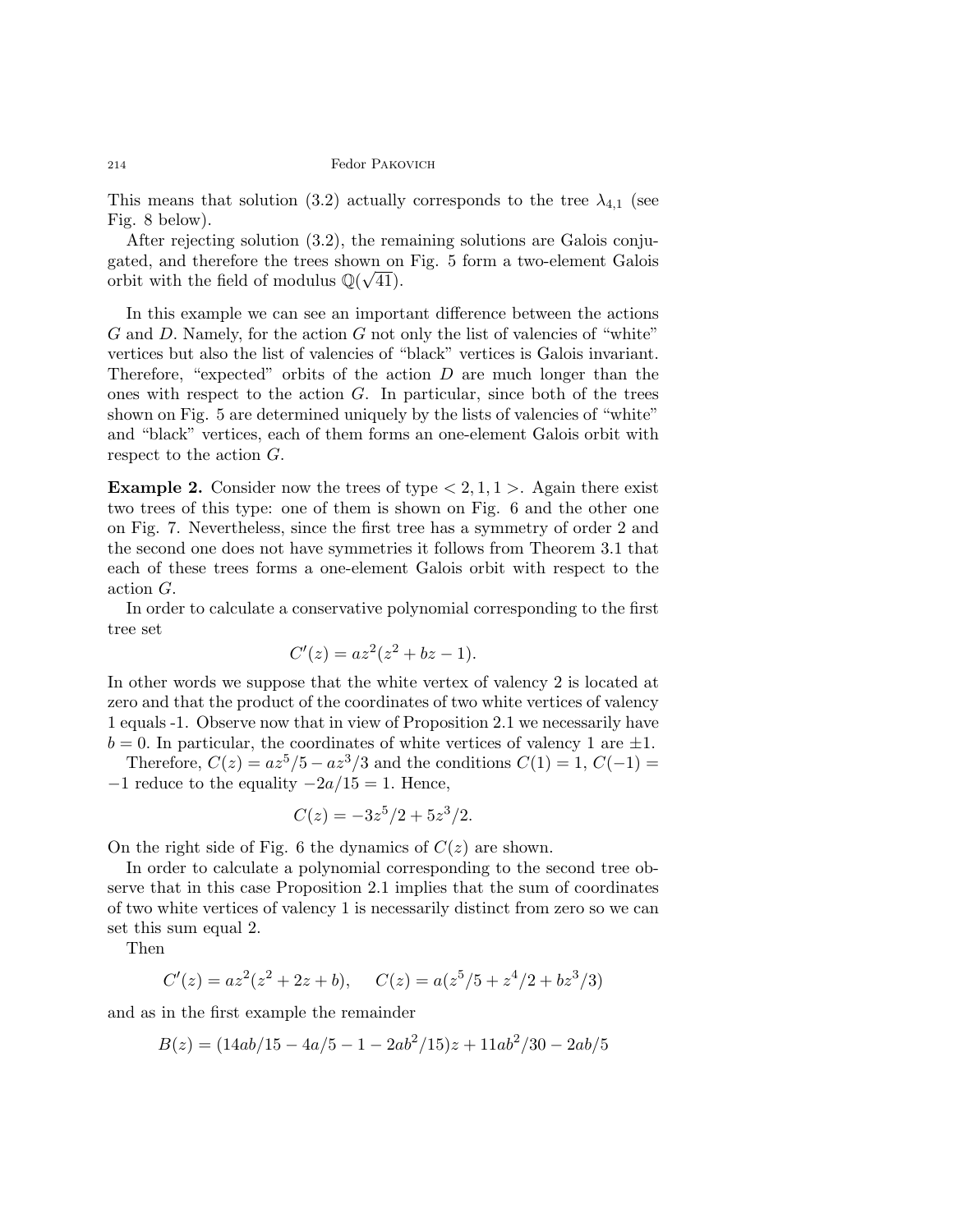Yet another action of Gal $(\overline{\mathbb{Q}}/\mathbb{Q})$  on plane trees 215





after the division of  $C(z) - z$  by  $z^2 + 2z + b$  equals zero. Solving the corresponding system

(3.3) 
$$
\begin{cases} 14ab/15 - 4a/5 - 1 - 2ab^2/15 = 0, \\ 11ab^2/30 - 2ab/5 = 0 \end{cases}
$$

and rejecting the solution

$$
a = -5/4, \quad b = 0
$$

corresponding to the tree  $\lambda_{2,1}$  we conclude that

$$
a = 605/36
$$
,  $b = 12/11$ 

and therefore

 $\bigcirc$ 

 $\curvearrowright$ 

 $\bigcirc$ 

$$
C(z) = 121z^5/36 + 605z^4/72 + 55z^3/9.
$$





FIGURE 7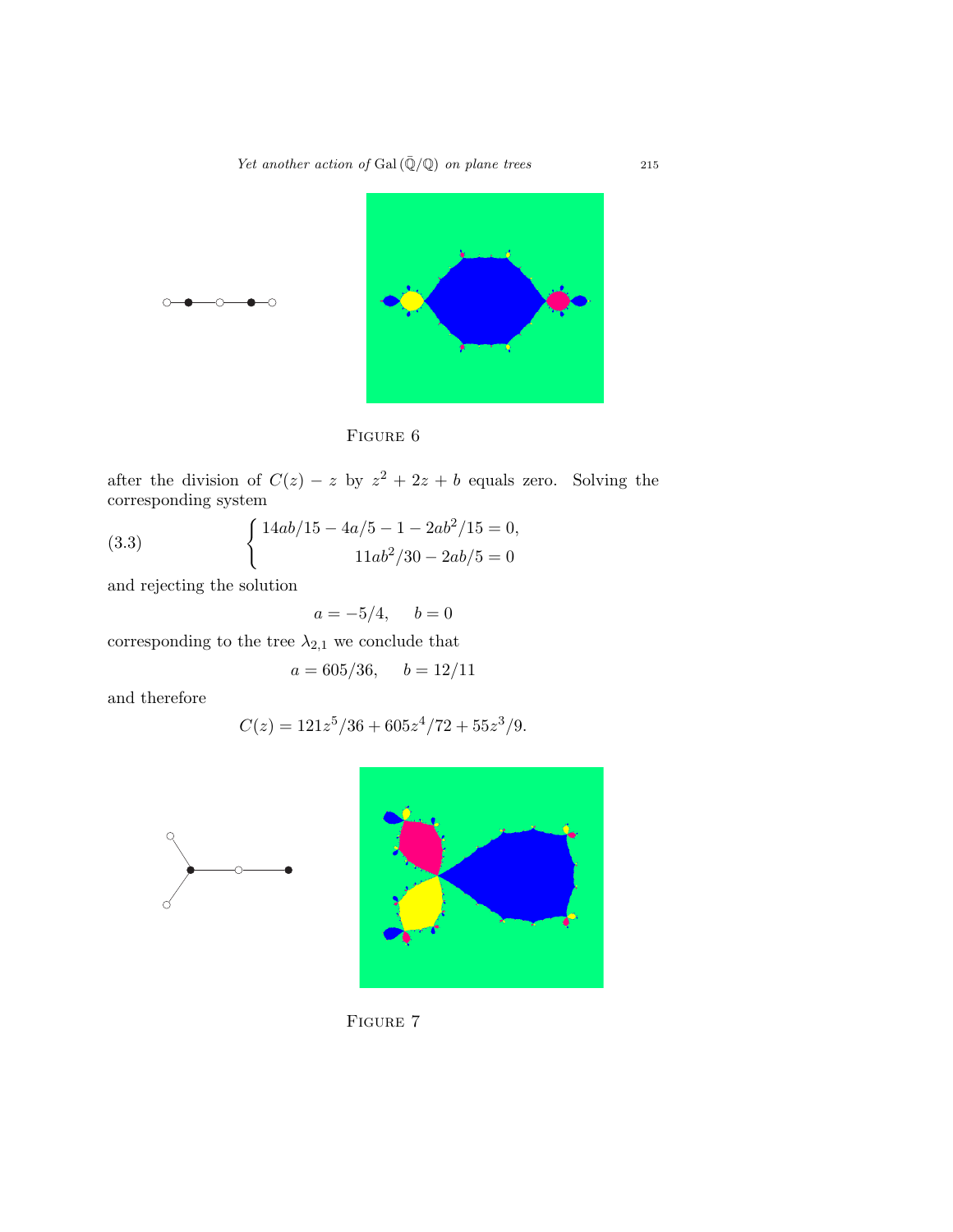**Example 3.** Consider finally the tree  $\lambda_{r,s}$  shown on Fig. 8, where r, s are some integers  $\geq 1$ .



Figure 8

Clearly, we can place white vertices to the points 0, 1. Then

$$
C'(z) = cz^r(1-z)^s,
$$

where  $c \in \mathbb{C}$  is a parameter to define. Integrating and taking into account that  $C(0) = 0$ , we conclude that

$$
C(z) = cz^{r+1} \, _2F_1(-s, r+1, 2+r, z).
$$

Finally, since

$$
C(1) = c \frac{r!s!}{(r+s+1)!},
$$

the condition  $C(1) = 1$  implies that

$$
c = \frac{(r+s+1)!}{r!s!}.
$$

Note that any tree  $\lambda_{r,s}$  is determined uniquely by its type. Since in view of Theorem 3.1 such a tree necessarily forms a one-element Galois orbit it is interesting to know how many trees possess this property. The proposition below shows that such a phenomenon is rather exceptional.

**Proposition 3.1.** Suppose that a tree  $\lambda$  is determined uniquely by its type. Then  $\lambda$  is either a star with black center, or a star with white center, or the tree  $\lambda_{r,s}$  for some  $r, s \geq 1$ .

*Proof.* Let  $\alpha_1, \alpha_2, ..., \alpha_p$  (resp.  $\beta_1, \beta_2, ..., \beta_q$ ) be the list of valencies of white (resp. black) vertices of  $\lambda$ . If  $q = 1$  then  $\lambda$  is a star with the black center so we will suppose that  $q > 1$ .

Show first that if  $\beta_2 > 1$  then there exists more than one tree of type  $\alpha$ . Indeed, let  $v_1$  (resp.  $v_2$ ) be a black vertex of  $\lambda$  of valency  $\beta_1$  (resp.  $\beta_2$ ) and let f be a path connecting  $v_1$  and  $v_2$ . Consider the following operation. Cut off a branch b of  $\lambda$  growing from the vertex  $v_2$  (that is a maximal subtree b of  $\lambda$  for which  $v_2$  is a vertex of valency 1) such that b does not contain f. Then glue b to the vertex  $v_1$  (see Fig. 9). Since  $\beta_2 > 1$  we always can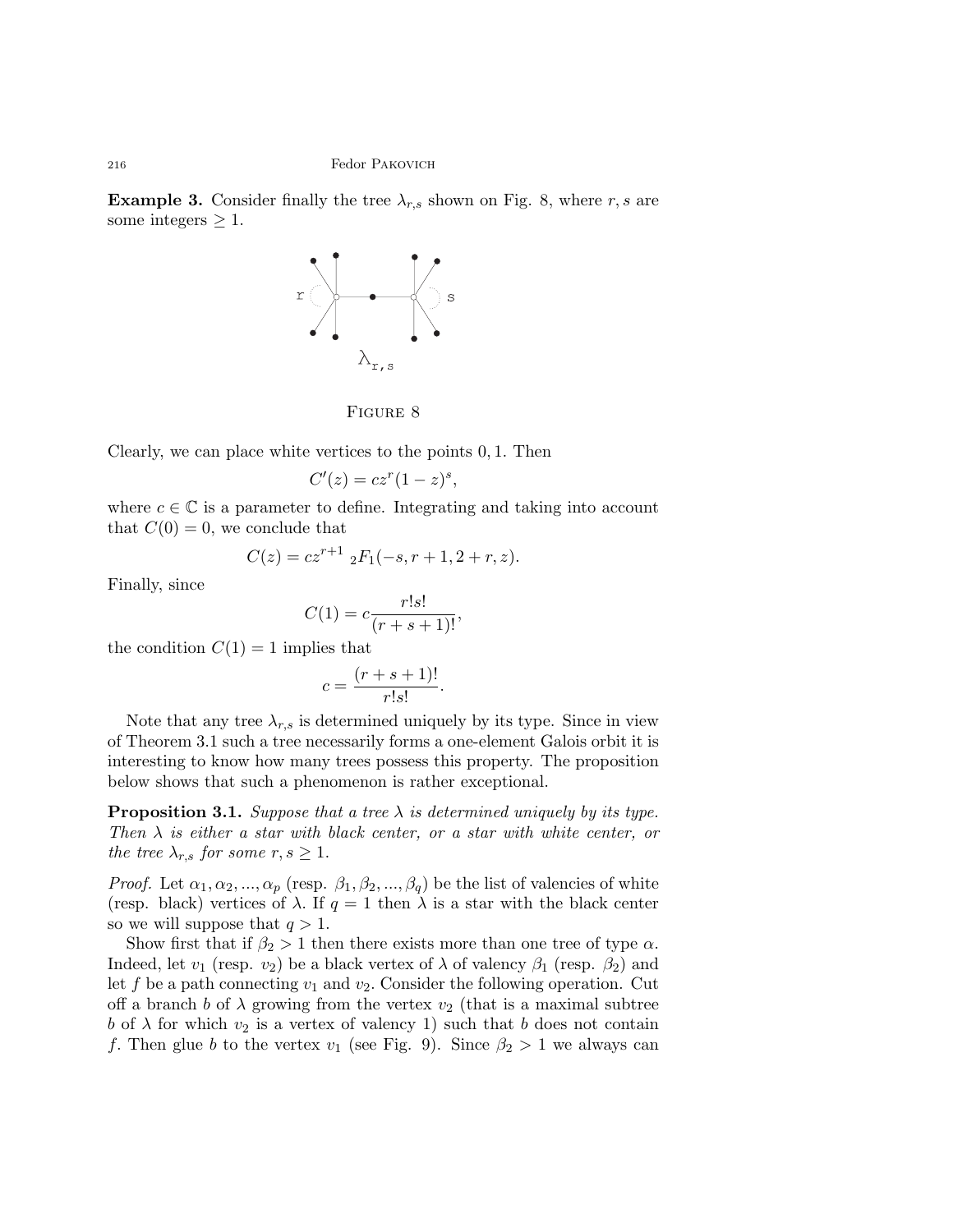Yet another action of Gal $(\bar{Q}/\mathbb{Q})$  on plane trees 217



Figure 9

perform such an operation and though generally there are many ways for doing it in any case the obtained tree  $\lambda$  can not be isotopically equivalent to  $\lambda$  since the maximal valency of a black vertex of  $\overline{\lambda}$  is greater than the corresponding valency of  $\lambda$ . On the other hand, the list of valencies of white vertices of  $\lambda$  remains the same. So, in the following we will suppose that  $\beta_2=1.$ 

If  $\beta_1 > 2$  then cutting off any branch b of  $\lambda$  growing from  $v_1$  which does not contain f and gluing b to the vertex  $v_2$  we again obtain a tree  $\lambda$  which is not isotopically equivalent to  $\lambda$  since the corresponding lists of valencies of black vertices  $\{\beta_1, 1, 1, ..., 1\}$  and  $\{\beta_1 - 1, 2, 1, ..., 1\}$  can not coincide due to the condition  $\beta_1 > 2$ .

Therefore, either  $\beta_1 = 2$  and then  $\lambda = \lambda_{r,s}$ , or  $\beta_1 = 1$  and then  $\lambda$  is a star with the white center.

Acknowledgments. I am grateful to G. Shabat and A. Eremenko for discussions. Also I would like to thank the Max Planck Institut für Mathematik for its support and hospitality.

#### References

- [1] G. BELYI, On Galois extensions of a maximal cyclotomic field. Math. USSR, Izv. 14 (1980), 247–256.
- [2] A. DOUADY, J. HUBBARD, A proof of Thurston's topological characterization of rational functions. Acta Math. 171, No.2 (1993), 263-297.
- [3] A. KOSTRIKIN, Conservative polynomials. In "Stud. Algebra Tbilisi", 115-129, 1984.
- [4] S. LANDO, A. ZVONKIN, Graphs on Surfaces and Their Applications. Encyclopedia of Mathematical Sciences 141(II), Berlin: Springer, 2004.
- [5] K. PILGRIM, Dessins d'enfants and Hubbard trees, Ann. Sci. École Norm. Sup. (4) 33 (2000), no. 5, 671–693.
- [6] A. POIRIER, On postcritically finite polynomials, part 1: critical portraits. Preprint, arxiv:math. DS/9305207.
- [7] A. POIRIER, On postcritically finite polynomials, part 2: Hubbard trees. Preprint, arxiv:math. DS/9307235.
- [8] L. Schneps, Dessins d'enfants on the Riemann sphere. In "The Grothendieck Theory of Dessins D'enfants" (L. Shneps eds.), Cambridge University Press, London mathematical society lecture notes series 200 (1994), 47–77.
- [9] J. SILVERMAN, The field of definition for dynamical systems on  $\mathbb{P}^1$ . Compos. Math. 98, No.3 (1995), 269–304.